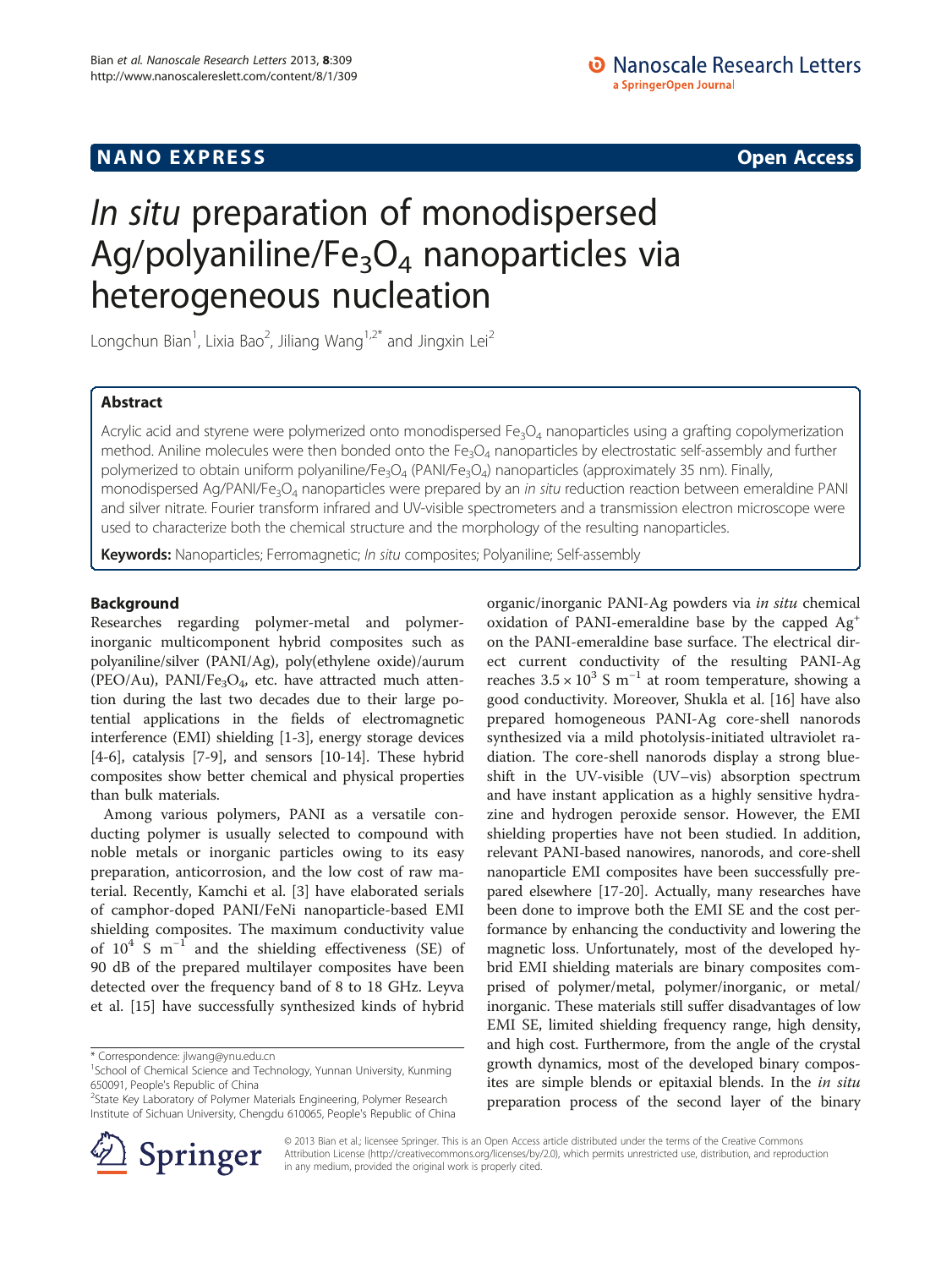<span id="page-1-0"></span>hybrid nanoparticles or nanocomposites, an obvious contradiction between the formation of more homogeneous nucleations and the heterogeneous nucleation and epitaxial growth of the second layer should be firstly solved. Usually, the formation of more homogeneous nucleations implies the formation of more separated nanoparticles, i.e., low efficiency to obtain the monodispersed binary nanoparticles. A few papers report the synthesis method to prepare monodispersed binary nanoparticles such as Ag or Au/Fe3O4 nanoparticles [\[21-25\]](#page-5-0). Supermagnetic and conductive properties of the performed monodispersed nanoparticles have also been particularly studied. However, these methods are only facilitated to prepare metal/inorganic binary nanoparticles.

To the best of our knowledge, almost no papers regarding synthesis and EMI shielding application of monodispersed multilayer nanoparticles have been reported. Consequently, studies about the synthesis and the application evaluation of PANI multicomponent nanocomposites such as PANI/metal/inorganic, metal/PANI/ inorganic, or metal/inorganic/PANI ternary nanocomposites, especially the monodispersed nanocomposites, are

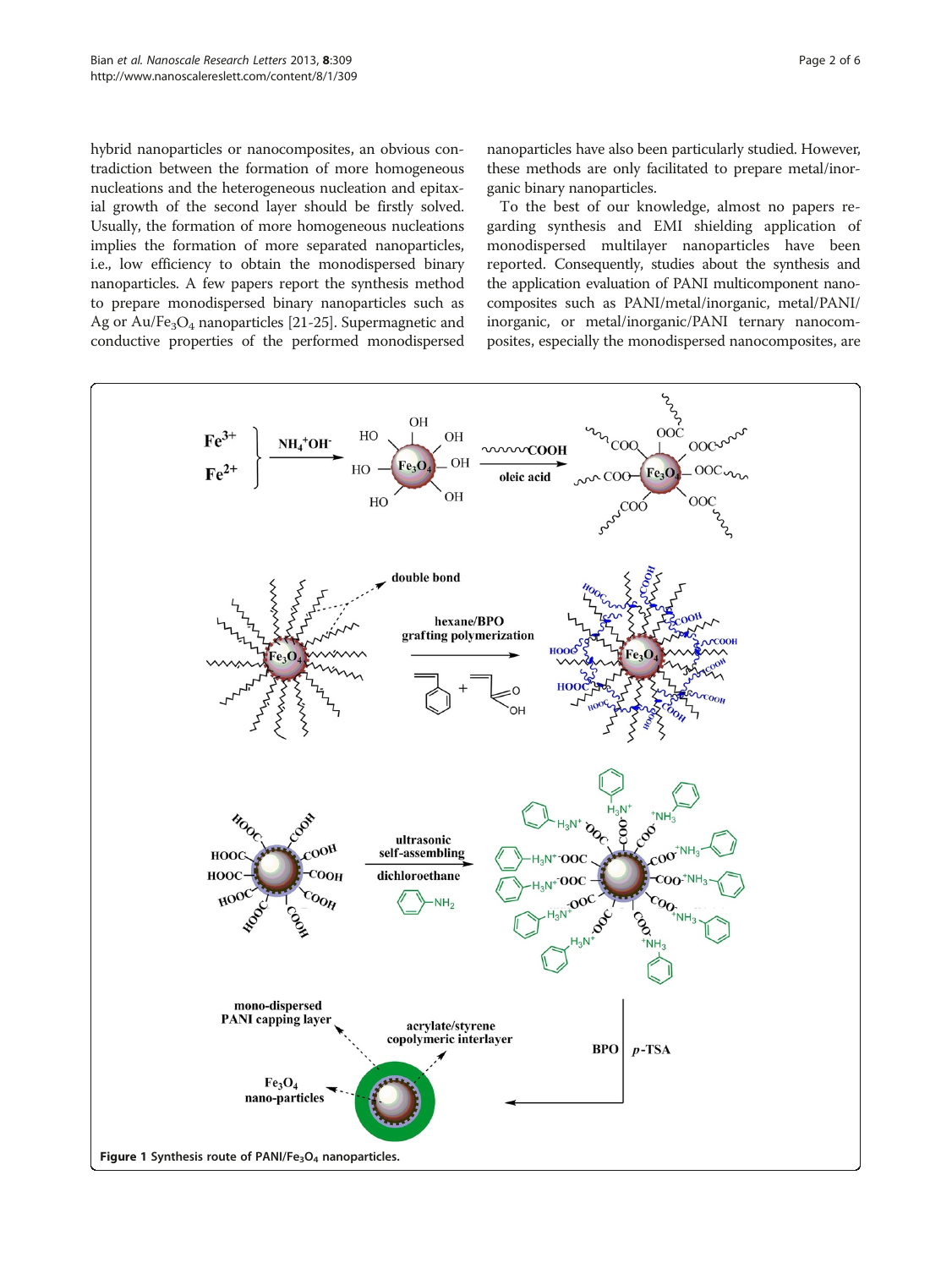necessary since noble metals, e.g., Au and Ag, usually own high electronic conductivity and PANI possesses both a low density and a considerable conductivity. To achieve this aim, the following two points should be considered prior to the preparation: (1) Mild reaction conditions are necessary to obtain the monodispersed nanoparticles. (2) A suitable solvent (polar or non-polar) is also an important factor to both the nucleation and the growth of the nanoparticles. Herein, we have prepared a monodispersed  $Ag/PANI/Fe<sub>3</sub>O<sub>4</sub>$  ternary nanoparticle via a typical grafting copolymerization, an electrostatic self-assembly, and an in situ reduction of  $Ag<sup>+</sup>$  on the surface of the PANIemeraldine base polymeric chains.

# Methods

The copolymer-capped monodispersed  $Fe<sub>3</sub>O<sub>4</sub>$  nanoparticles were firstly obtained as follows: 7.85 g of  $FeCl<sub>3</sub>$ .  $6H<sub>2</sub>O$  and 2.93 g of FeCl<sub>2</sub> · 4H<sub>2</sub>O were dissolved in 200 mL distilled water at 80°C; 22 mL of 7.1 mol  $L^{-1}$ NH4OH was then quickly added into under ultrasonication, and the ultrasonication was maintained for 30 min. After another 1 h, diluted HCl was added to neutralize the resulting solution. Then 5 mL oleic acid was added dropwise over a period of 30 min. The resulting  $Fe<sub>3</sub>O<sub>4</sub>$  nanoparticles were dissolved in hexane, and the concentration of 1 g  $L^{-1}$  Fe<sub>3</sub>O<sub>4</sub> nanoparticle

magnetic fluid was obtained. After that, 150 mL of 1 g  $L^{-1}$ magnetic fluid was diluted with 150 mL hexane and then added into a four-neck flask at 68°C; 10 wt.% of the mixed solution of 0.04 g of styrene, 0.04 g of acrylic acid, 0.03 g of benzoyl peroxide (BPO), and 15 mL hexane was quickly added into the flask, and the polymerization was maintained for 30 min. The residual 90 wt.% solution was added into the flask dropwise over a period of 2 h. After 8 h, the resulting magnetic fluid was centrifuged, and the obtained brown solid was then washed with acetone several times to remove homogeneous polymers. After that, ANi was added into the resulting copolymer-capped  $Fe<sub>3</sub>O<sub>4</sub>$  solution under ultrasonication to insure that N atoms of ANi were effectively bonded with carboxyl groups of AA capped on the  $Fe<sub>3</sub>O<sub>4</sub>$  nanoparticles. BPO and  $p$ -toluenesulfonic acid ( $p$ -TSA) were added into the  $ANi/Fe<sub>3</sub>O<sub>4</sub>$  magnetic fluid dropwise to initiate the polymerization. The synthesis route of monodispersed  $PANI/Fe<sub>3</sub>O<sub>4</sub>$  nanoparticles is shown in Figure [1](#page-1-0). The prepared PANI/Fe<sub>3</sub>O<sub>4</sub> nanoparticles were redispersed into deionized water.  $AgNO<sub>3</sub>$  solution was then quickly added into the suspension under ultrasonication. The in situ reduction reaction between N atoms of emeraldine PANI and  $Ag<sup>+</sup>$  was mildly continued with mechanical stirring for 48 h at room temperature to obtain the monodispersed Ag/PANI/Fe<sub>3</sub>O<sub>4</sub> nanoparticles (Figure 2).

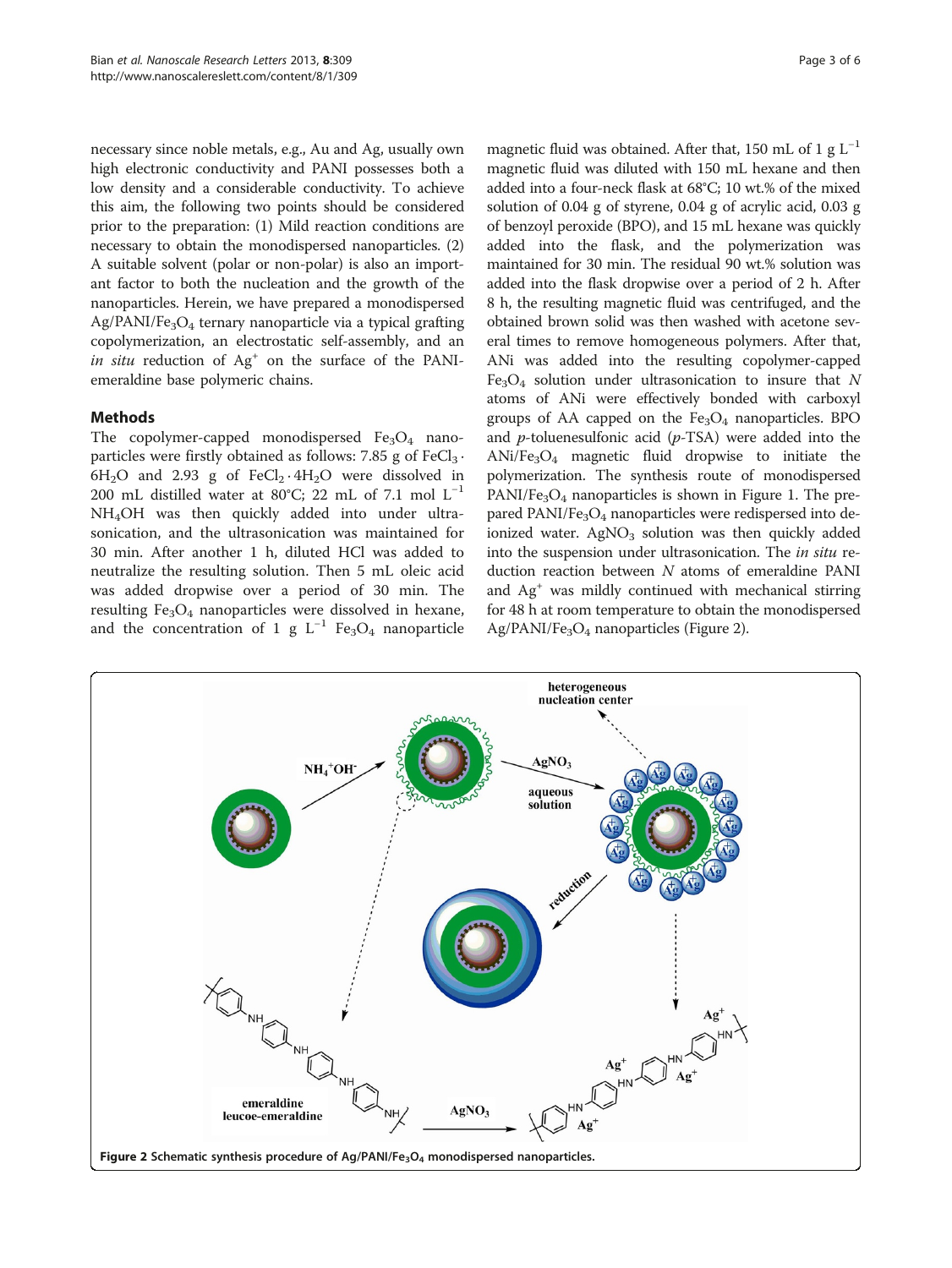<span id="page-3-0"></span>Fourier transform infrared (FTIR, Nicolet 560, Nicolet Instruments, Inc., Madison, WI, USA) and UV–vis (Shimadzu UV-2100, Shimadzu Corporation, Kyoto, Japan) spectrometers have been used to monitor the preparation process of the nanoparticles. The morphology of the prepared  $PANI/Fe<sub>3</sub>O<sub>4</sub>$  binary nanoparticles and  $Ag/PANI/Fe<sub>3</sub>O<sub>4</sub>$  ternary nanoparticles has also been extensively evaluated using a JEOL JEM-2100 electron microscope (JEOL Ltd., Akishima-shi, Japan) operating at an accelerating voltage of 200 kV.

## Results and discussion

Figure 3a,b shows the FTIR spectrum of the grafting copolymer-coated monodispersed  $Fe<sub>3</sub>O<sub>4</sub>$  nanoparticles

and the UV–vis spectrum of the PANI/Fe<sub>3</sub>O<sub>4</sub> nanoparticles, respectively. As shown in Figure 3a, absorption peaks at around 637, 592, and 451  $\text{cm}^{-1}$  corresponding to the Fe-O stretching are observed. The characteristic peaks of Fe-O of the copolymer-capped  $Fe<sub>3</sub>O<sub>4</sub>$  are found to shift towards the short-wavenumber region (blueshift) in comparison with those of typical uncapped  $Fe<sub>3</sub>O<sub>4</sub>$  particles. Furthermore, obvious peaks at around 1,640, 1,550, and 3,030 cm−<sup>1</sup> are detected which are characteristic peaks of  $-C = C$ - stretching and  $= C$ -H vibration of benzene ring, respectively. In addition, absorption peaks at about 3,432, 1,718, and 1,074  $\text{cm}^{-1}$  deriving from -OH,  $-C = O$ , and  $-C-O$ - vibrations of  $-COOH$ , respectively, are also observed. Moreover, characteristic peaks

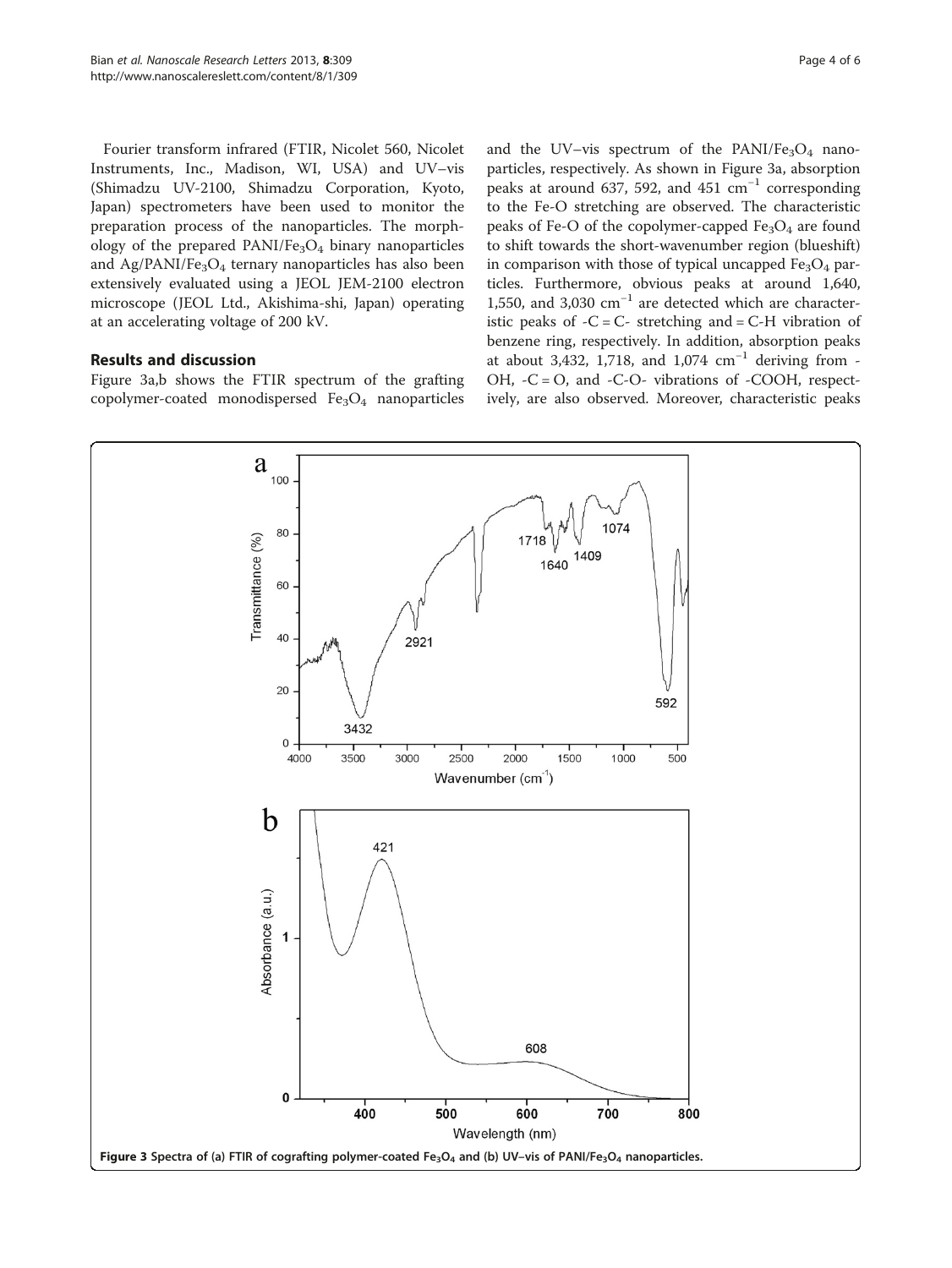at about 2,921 and 1,409  $cm^{-1}$  originating from -CH<sub>3</sub> of oleic acid chains are detected as well. The FTIR results apparently indicate that  $Fe<sub>3</sub>O<sub>4</sub>$  nanoparticles are successfully capped by the AA/St grafting copolymers. After the grafting copolymerization, the copolymer-coated  $Fe<sub>3</sub>O<sub>4</sub>$ nanoparticles can spontaneously precipitate rather than dissolve in hexane. This phenomenon can also confirm the formation of the copolymer-capped  $Fe<sub>3</sub>O<sub>4</sub>$  nanoparticles to some extent because of the bad miscibility between the non-polar hexane and the copolymers. It is shown in Figure [3](#page-3-0)b that characteristic peaks of a typical doped PANI in the scales of <350, 400 to 500, and 500 to 700 nm corresponding to  $\pi$ - $\pi^*$ , polaron- $\pi^*$  (trans), and polaron or bipolaron transitions, respectively, are detected [\[10,26](#page-5-0)], revealing the achievement of the PANIcapped  $Fe<sub>3</sub>O<sub>4</sub>$  nanoparticles. However, there is an obvious redshift of the characteristic absorption peaks (421 and 608 nm) in comparison with traditional inorganic acid-doped PANI, which is the comprehensive result of p-TSA and macromolecular poly(acrylic acid)-doped PANI. The obtained PANI chains probably form more extended conformations.

Figure 4a illustrates the morphology of oleic acidcoated  $Fe<sub>3</sub>O<sub>4</sub>$  nanoparticles prepared by the coprecipitation method. It can be seen that  $Fe<sub>3</sub>O<sub>4</sub>$  pre-spheral nanoparticles with a size range of 5 to 15 nm are found evenly dispersed into the transmission electron microscopy (TEM) view and that the size distribution of the  $Fe<sub>3</sub>O<sub>4</sub>$  nanoparticles is relatively narrow. Most of the  $Fe<sub>3</sub>O<sub>4</sub>$  nanoparticles own a size near 10 nm, and the distance between two near particles is only in the scale of 1 to 2 nm, showing a pre-monodispersity. After capping



Figure 4 TEM images of (a) oleic acid-coated  $Fe<sub>3</sub>O<sub>4</sub>$ , (b) PANIcapped PANI/Fe<sub>3</sub>O<sub>4</sub>, and (c, d) Ag/PANI/Fe<sub>3</sub>O<sub>4</sub> monodispersed nanoparticles. The insets in (b) and (c, d) show HR-TEM images of PANI/Fe<sub>3</sub>O<sub>4</sub> and the lattice of Ag/PANI/Fe<sub>3</sub>O<sub>4</sub> nanoparticles, respectively.

with the *in situ* polymerized PANI, both the size range and the shape of the  $Fe<sub>3</sub>O<sub>4</sub>$  nanoparticles are changed (see Figure 4b). The enlarged view of the pre-spheral  $PANI/Fe<sub>3</sub>O<sub>4</sub>$  nanoparticle is also shown in the right top inset of Figure 4b; the size range of the achieved PANI/ Fe<sub>3</sub>O<sub>4</sub> nanoparticles increases to  $20 \sim 25$  nm, and some cubic-like  $PANI/Fe<sub>3</sub>O<sub>4</sub>$  nanoparticles with a size range of 25 to 35 nm are also detected. In addition, the distance between two neighboring nanoparticles enhances to 3 to 5 nm. The above phenomena reveal that the shape (prespheral) of the  $Fe<sub>3</sub>O<sub>4</sub>$  nanoparticles is almost unchanged with the oxidation polymerization of ANI and that the thickness of the layer of PANI capped onto the monodispersed  $Fe<sub>3</sub>O<sub>4</sub>$  nanoparticles is about 10 to 20 nm, which is nearly equivalent to the thickness of the  $Fe<sub>3</sub>O<sub>4</sub>$ cores. Moreover, the PANI/Fe<sub>3</sub>O<sub>4</sub> nanoparticles also maintain the monodispersity like pure  $Fe<sub>3</sub>O<sub>4</sub>$  nanoparticles. Almost no aggregating  $PANI/Fe<sub>3</sub>O<sub>4</sub>$  nanoparticles have been detected in the TEM view. The right top inset of Figure 4b also shows that the PANI layer is composed of many smaller irregular PANI particles with a size range of approximately 2 nm, implying that heterogeneous nucleation and epitaxial growth of PANI rather than homogeneous nucleation and formation of separated PANI particles are dominant during the mild oxidation polymerization of ANI, and this is the crucial factor for successfully preparing monodispersed PANI/Fe<sub>3</sub>O<sub>4</sub> nanoparticles.

Figure 4c,d shows the morphology of the Ag/PANI/  $Fe<sub>3</sub>O<sub>4</sub>$  nanoparticles at different TEM views. In the case of Figure 4c, many gray, even dark, pre-spheral particles with a size range of 30 to 50 nm are detected. The color of the nanoparticles is apparently darker than that of  $PANI/Fe<sub>3</sub>O<sub>4</sub>$  nanoparticles, demonstrating the possible formation of  $Ag/PANI/Fe<sub>3</sub>O<sub>4</sub>$  nanoparticles. The TEM morphology of the Ag/PANI/Fe<sub>3</sub>O<sub>4</sub> nanoparticles at another view (different district) can be also used to confirm this assumption even if the background of the TEM graph is coarse (see Figure 4d) because the color of the observed nanoparticles is almost dark, originating from the existence of heavy metal Ag. Figure 4d also reveals that the obtained Ag/PANI/Fe<sub>3</sub>O<sub>4</sub> nanoparticles are still monodisperse and that the distance between two particles further increases in comparison with the PANI/  $Fe<sub>3</sub>O<sub>4</sub>$  nanoparticles. Furthermore, a high-resolution TEM (HR-TEM) technique is also performed, and the HR-TEM images are shown on the right top inset of Figure 4c,d. As can be seen from the HR-TEM images, obvious lattices originating from Ag are observed. In the lattice structures, the  $d$ -space of the  $(111)$  lattice is about 0.24 nm, which is the characteristic of Ag [[22-24\]](#page-5-0). In addition, the HR-TEM images show that there are transitional layers between the lattice fringes of Ag and the  $PANI/Fe<sub>3</sub>O<sub>4</sub>$  nanoparticles. Ag<sup>+</sup> in the silver nitrate